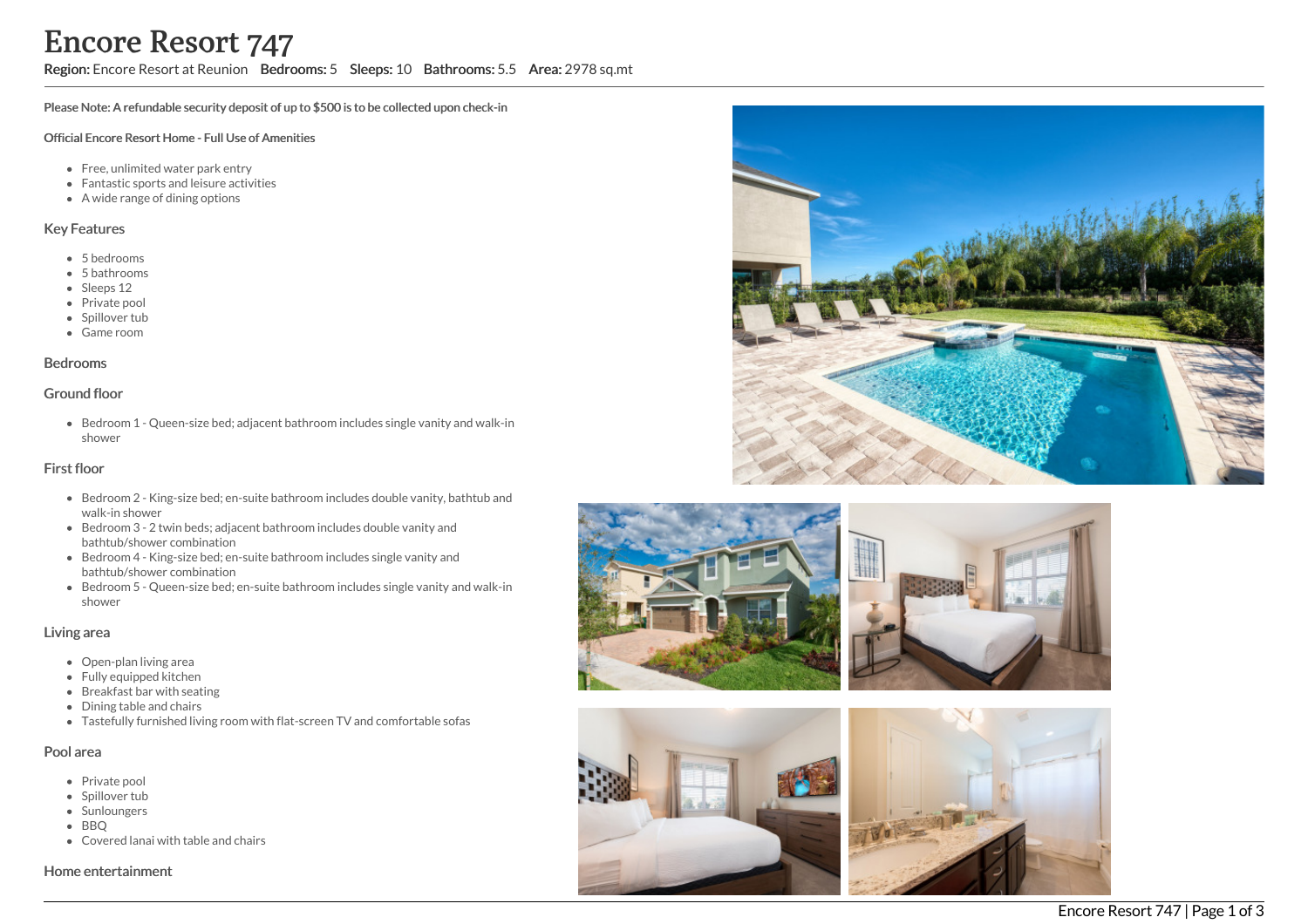- Flat-screen TVs in living area and all bedrooms
- Game room includes pool table, arcade game and flat-screen TV

## General

- Air conditioning throughout
- Complimentary wifi
- Bedding and towels included
- Private parking
- Pet friendly home (additional charges apply)

## Laundry room

- Washer and dryer
- Iron and ironing board

# Children's equipment available for hire

- $\bullet$  Crib
- Stroller
- $\bullet$  High chair
- Pack and play

# Places of interest

- Golf courses 4 miles
- Supermarket 2 miles
- $\bullet$  Shopping mall 4 miles
- Disney World 7 miles
- Seaworld 14 miles
- Universal Studios 20 miles
- Legoland 30 miles
- Airport 26 miles
- Beaches 75 miles